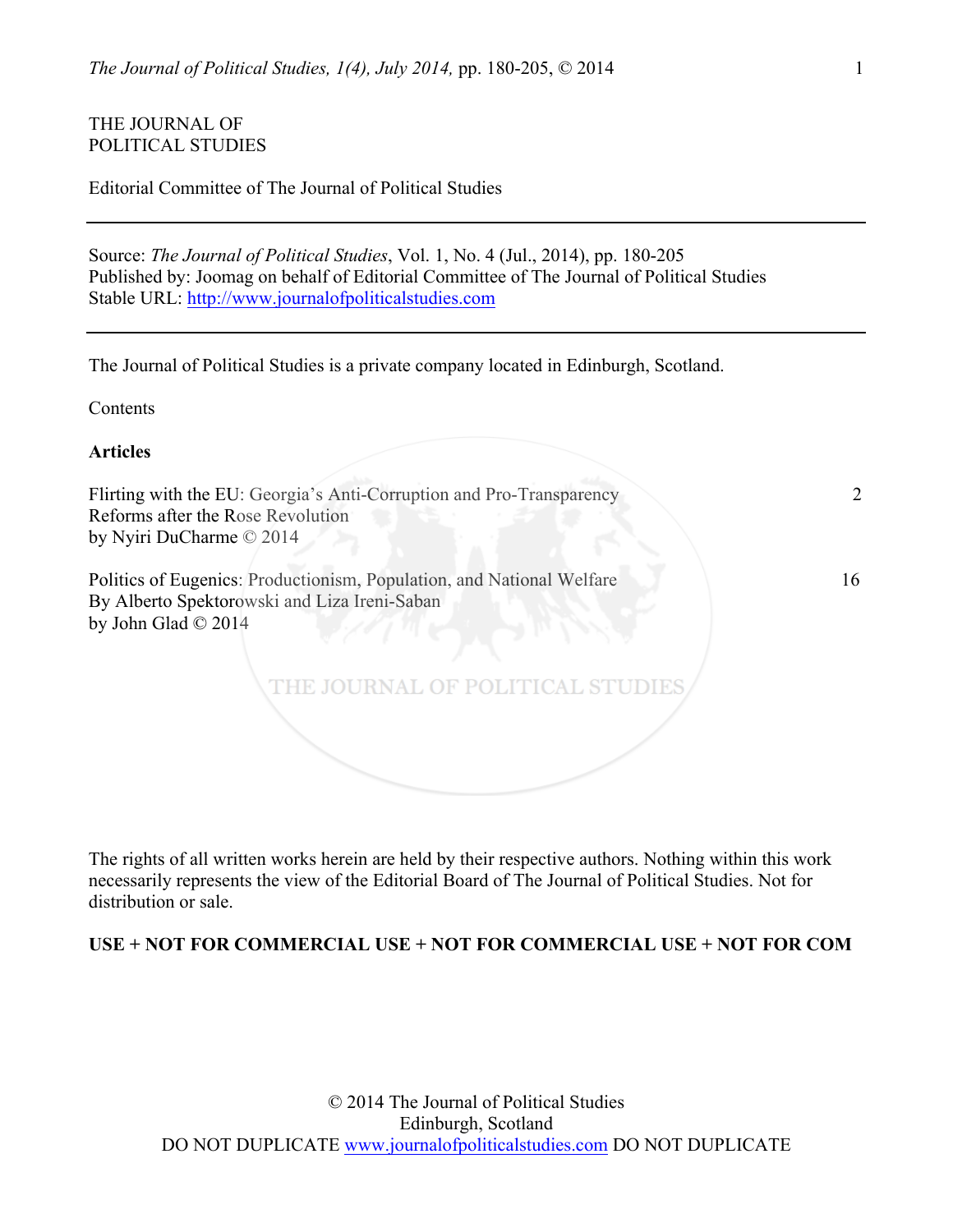# **Flirting with the EU: Georgia's anti-corruption and pro-transparency reforms after the Rose Revolution**

By Nyiri DuCharme

"Soviet-style vote rigging is no way to lead a nation with aspirations of joining the West, nor is it feasible in a country with a high level of literacy and free mass media. Indeed, the Georgian people acted out one of the purest renderings of the social contract. No longer seeing Shevardnadze's government as legitimate, they invoked their right to remove it. Although a significant obstacle to Georgia's future development has been removed, the story is by no means finished."

– Eric A. Miller on the Rose Revolution<sup>1</sup>

The post-Soviet legacy of Georgia has been described along two distinct models: as a triumphant and unwavering success story or as a troubled journey along an uncertain path to stability. In the 23 years since its independence from the USSR, Georgia has gone from being a classic failed state to a relatively thriving social, political, and economic beacon in the Caucasus. There are many factors that scholars and stakeholders attribute to this significant development – however, I will focus my research<sup>2</sup> on a number of key reforms and issue areas.

The main focus will be on the efforts aimed at eradicating petty corruption and promoting transparent administrative procedure, with some additional discussion on corruption in the higher education system, taxation reform, and procurement and competition reform. A significant amount of attention will be given to analyzing the societal reforms and government initiatives that have furthered the anti-corruption endeavour. The overarching sentiment, in both primary and secondary research, has been that the most important legacy of the Rose Revolution was the strengthening of civil society – particularly in light of the contestation around the effectiveness of the anti-corruption reforms. While the post-revolutionary government and Western observers

 

<sup>1</sup> Miller 2004 p.19

 $2$  This research is based on significant primary research conducted in the Republic of Georgia in February 2014, primarily in the form of interview data with such stakeholders as Transparency International, the Eurasian Partnership Foundation, the Ministry of Foreign Affairs of Georgia, the Eastern Partnership Civil Society Forum, and the European Union Special Representative to Georgia. Additional secondary research has also been undertaken in order to ground this paper in the current literature on post-Soviet transition and European enlargement.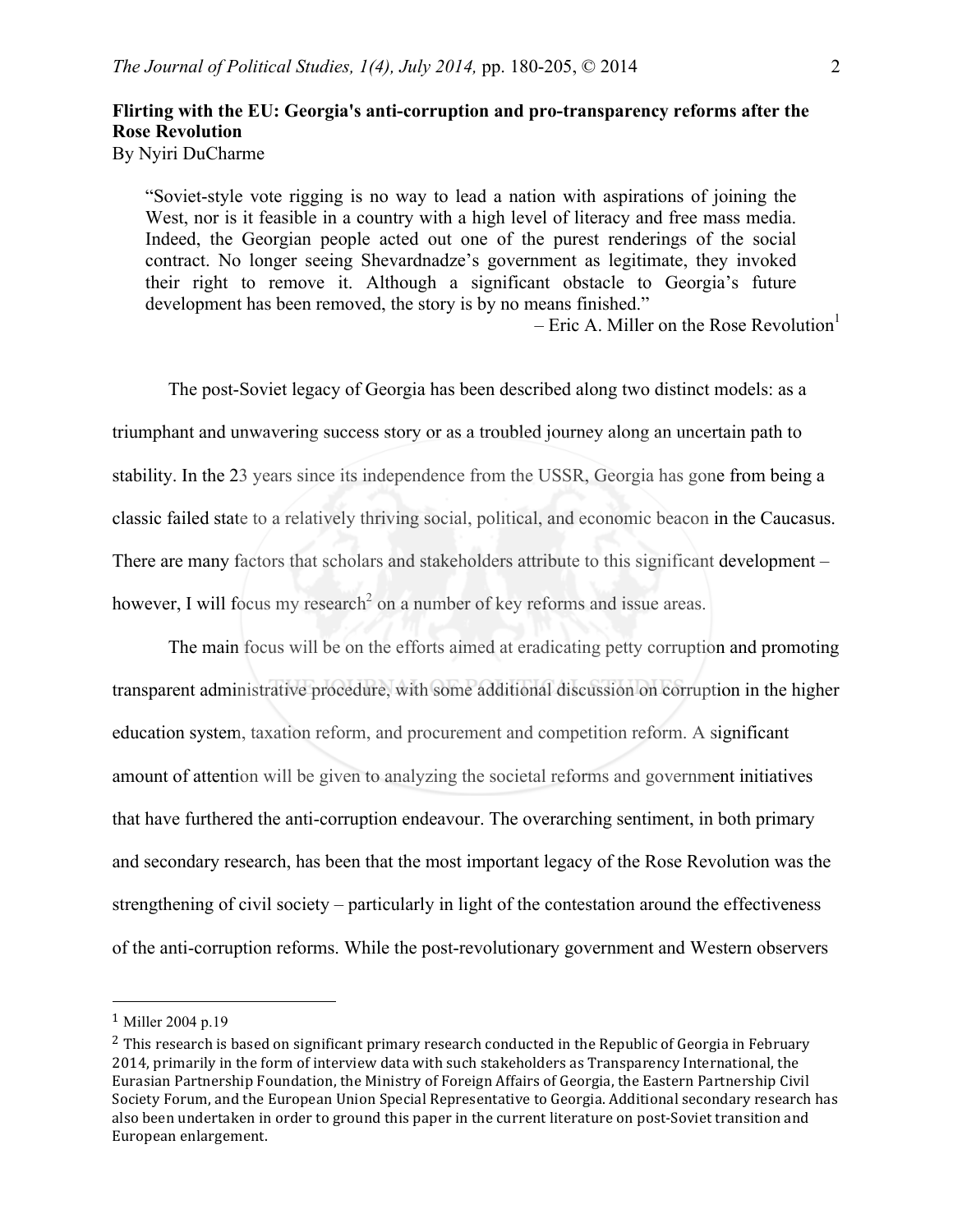were quick to hail the triumph of the anti-corruption agenda, the actual results are more nuanced than one might think. In addition, more attention and resources have been allocated to combating corruption than promoting transparency. The civil society emphasis is important when one considers why the sentiment and values of the Rose Revolution integrated so well into Georgian society.

To better analyze these factors, an overview of the post-Soviet legacy and a suggestion around how to define the region will begin the discussion.

### **Spatial and Temporal Context**

Georgia and two of its neighbours, Armenia and Azerbaijan, are often grouped together into a region called the South Caucasus. This identity is argued to be a convenient label constructed by the West to refer to a region that, although all former members of the Soviet Union, does not see itself as homogeneous. However, Thomas de Waal's argument, which I will also adopt, is that although the region has a multitude of identities between and within each of its constituent states, there is some merit to refer to the South Caucasus as a region – and perhaps to simultaneously encourage regional integration in this way. Although the component states of the South Caucasus are quick to point out their dissimilarities from each other, all three were members of the Soviet Union. The Soviet legacy has left an imprint on each of these societies more significant than simply a *lingua franca*.

Within the Soviet system, Georgia had the highest rate of corruption and crime<sup>3,4</sup>. As the Soviet system collapsed, the Minister of Foreign Affairs of the USSR, Eduard Shevardnadze, became the president of independent Georgia in 1992, after its brief civil war under Zviad Gamsakhurdia. Shevardnadze's tenure was marked initially with significant economic and political transformation, but his administration soon turned to "corruption, cronyism, and a lack

 $3$  Azfar et al. 2001

 $<sup>4</sup>$  Meyer 2001</sup>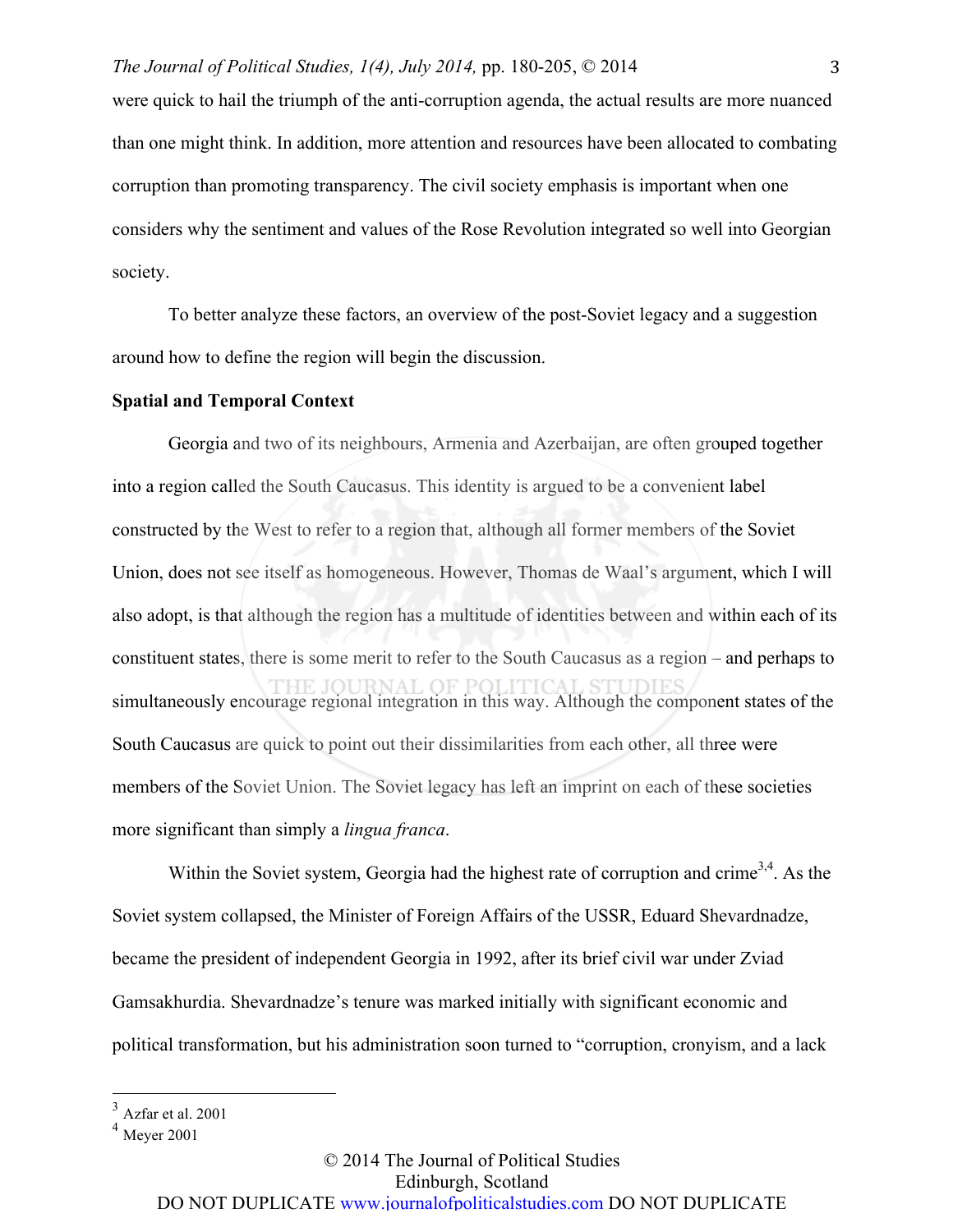### *The Journal of Political Studies, 1(4), July 2014, pp. 180-205, © 2014* 4

of reform... Shevardnadze became increasingly unpopular as the years went by<sup>5,6</sup>. The corruption in the period immediately after post-Soviet transition became so engrained in the governance of the state and in society that it has been characterized as institutionalized<sup>7</sup>. Shevardnadze's greatest challenge was to meet international expectations for the parliamentary elections, but the October 2003 elections were marked with massive breaches of electoral integrity: "international and domestic observers witnessed intimidation, ballot box stuffing, changing of tally sheets, and other serious violations<sup>8</sup>. The experiences of Georgia under first Gamsakhurdia, then Shevardnadze, were major motivating factors for the Georgian contribution (Rose) to the series of colour revolutions in Ukraine (Orange) and Kyrgyzstan (Tulip)<sup>9</sup>.

The Rose Revolution was a peaceful transition of power from Shevardnadze to the opposition, led by Mikheil Saakashvili. His campaign centered on the fight against endemic corruption and on integrating Georgia more with the West. Holding power until 2013, Saakashvili was supported by the United States in particular, and pursued NATO membership as well as integration with European institutions. However, Saakashvili was criticized for having an "authoritarian streak", and left "some degree of doubt about [his] commitment to Georgian democracy"<sup>10</sup>.

This analysis will center on the major achievement of Saakashvili's anti-corruption pursuit: eradication of petty corruption and promotion of transparent practices. Some attention will also be given to the elimination of corruption in the higher education sector, taxation reform, and procurement and competition reform, although the latter initiative cannot yet be said to have completely eradicated bureaucratic advantage. Then, a significant amount of attention will be

### © 2014 The Journal of Political Studies Edinburgh, Scotland DO NOT DUPLICATE www.journalofpoliticalstudies.com DO NOT DUPLICATE

Miller 2004 p.12

 $6 \overline{\text{Az}}$ far et al. 2001

<sup>7</sup> Rostiashvili 2011

Miller 2004 p.15

 $^{9}$  Tatum 2009 p.163

 $10$  Tatum 2009 p.164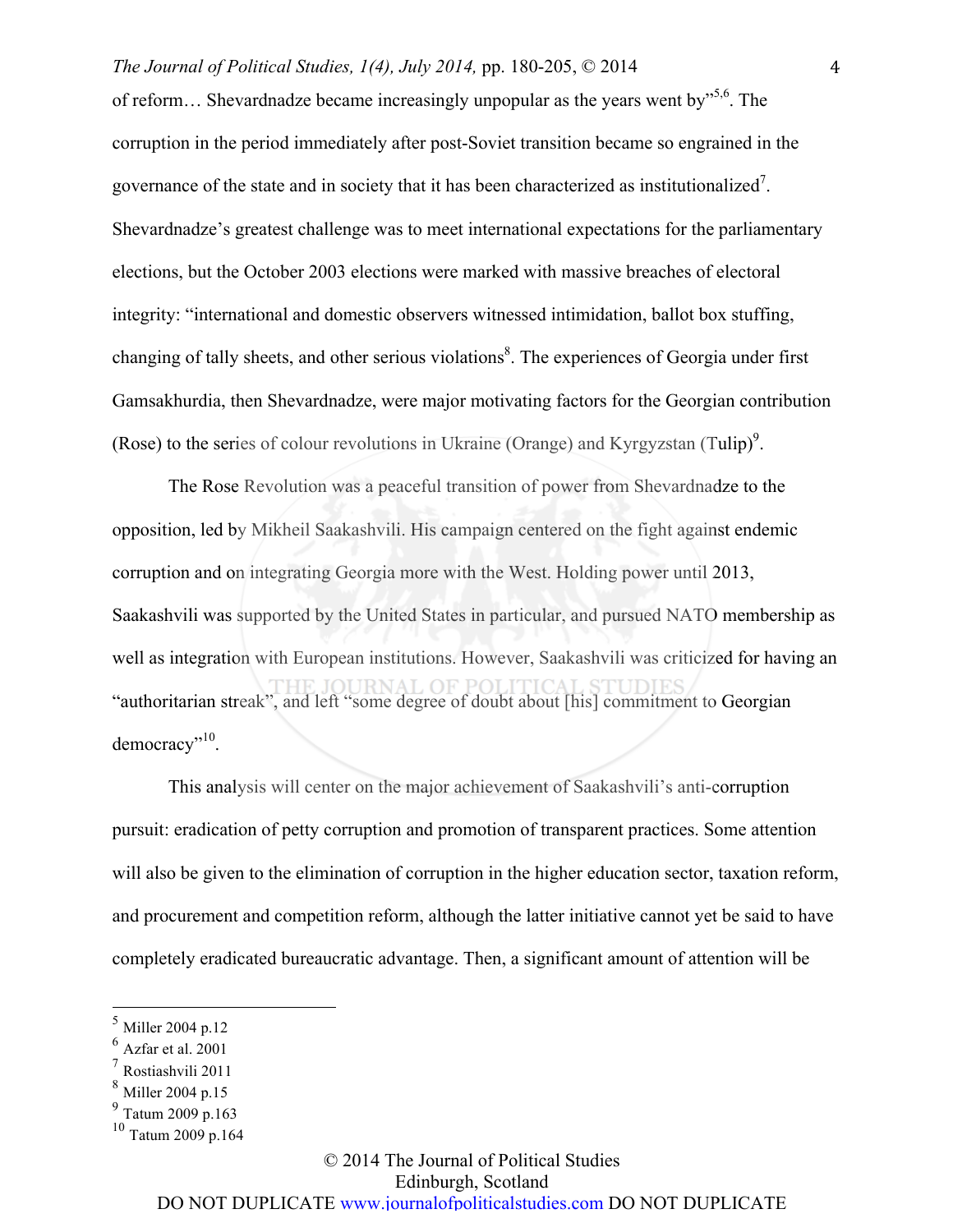given to the societal reforms and government initiatives that have furthered the anti-corruption endeavour.

### **Fight Against Corruption**

Saakashvili's successful presidential campaign (95% of the vote in January 2004)<sup>11</sup> was primarily due to his insistence on addressing and eradicating corruption. Thus far in this article, a distinction has been made between petty and elite corruption. This is because while Saakashvili mandated the end of corruption, this did not include the elite corruption that was widespread throughout his tenure – the government's definition of corruption was what others would identify as petty corruption<sup>12,13</sup>. That is to say, the Saakashvili administration was able to claim the elimination of corruption because their definition of corruption was limited to the bribes and other petty acts carried out by front-line officials. They did not acknowledge the elite corruption of state budgets and spending, nor the widespread nepotism, that individuals and civil society organizations criticize the government for preserving behind-the-scenes<sup>14</sup>. This nuance is important to keep in mind.

Petty corruption was rampant in Georgia before the Rose Revolution. Saakashvili enjoyed a concentration of presidential power which allowed for the imposition of order and the ability to take unilateral radical actions, but it also increased authoritarianism and inhibited democracy. However, the successes are blatant: the "tradition of bribery on the roads of Georgia was completely eradicated, which enhanced the country's role in the system of international transportation corridors"15. The registration of public services was facilitated, allowing greater ease for citizens to obtain official documents.

# © 2014 The Journal of Political Studies

Edinburgh, Scotland

 $^{11}$  Miller 2004  $\,$ 

<sup>12</sup> Papava 2013

<sup>&</sup>lt;sup>13</sup> Interview with Transparency International; Tbilisi, February 2014

<sup>&</sup>lt;sup>14</sup> Interview with the Eastern Partnership Civil Society Forum; Tbilisi, February 2014

<sup>15</sup> Papava 2013, p.55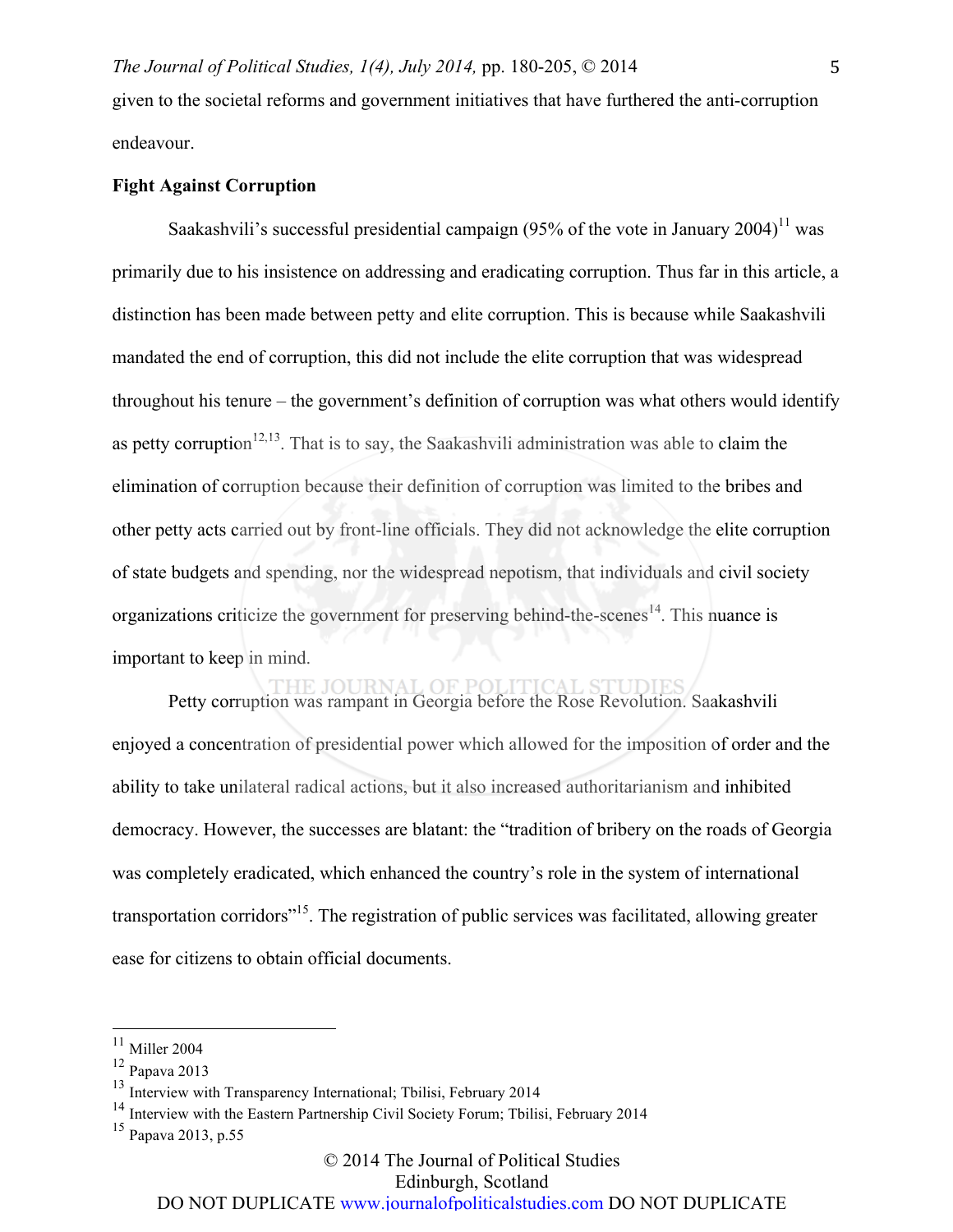In an interview with Transparency International, the distinction between petty and elite corruption is perhaps the most clear. The daily, incessant corruption that the average Georgian citizen faced as part of their everyday activities was eliminated. This was a massive success for the government policy, but also for the peoples' quality of life. It increased public trust, social cohesion, and contributed to widespread support for the government. However, political leaders never addressed the issue of elite corruption. Nepotism remains pervasive, and the privatization mission was nontransparent. It was stated that "there continues to be less transparency the higher up in the government you go"<sup>16</sup>.

In the higher education realm, corruption had penetrated all areas of institutions, including admissions, grading, financing, and hiring/firing practices<sup>17</sup>. The situation had been two-fold: academic- and services-oriented corruption between students and faculty, staff, or administrators; and administrative corruption, in the hiring process and in the misuse of public funds granted to the institution<sup>18</sup>. Georgia's success in eliminating corruption in the higher education system was one of the areas with the fight against corruption was a direct result of efforts to Europeanize<sup>19</sup>. Georgia was attempting to comply with the Bologna Process<sup>20</sup>, meaning the widespread corruption in the sphere of education had to be addressed in order to be harmonized with European education standards.

The fiscal state formation and transformation of the taxation system was a third major success in the fight against corruption. "Years of budgetary crisis and infrastructural decay – the

http://www.eua.be/eua-work-and-policy-area/building-the-european-higher-education-area/bologna-basics.aspx

 <sup>16</sup> Interview with Transparency International; Tbilisi, February 2014

<sup>17</sup> Rostiashvili 2011

 $^{18}$  Ibid

<sup>&</sup>lt;sup>19</sup> A deeper analysis of Georgia's Europeanization efforts is provided towards the end of this paper

<sup>&</sup>lt;sup>20</sup> The Bologna Process aims to create a European Higher Education Area. The Bologna Process does not aim to harmonize national educational systems, but rather to provide tools to connect them. The intention is to allow the diversity of national systems and universities to be maintained while the European Higher Education Area improves transparency between higher education systems, as well as implements tools to facilitate recognition of degrees and academic qualifications, mobility, and exchanges between institutions.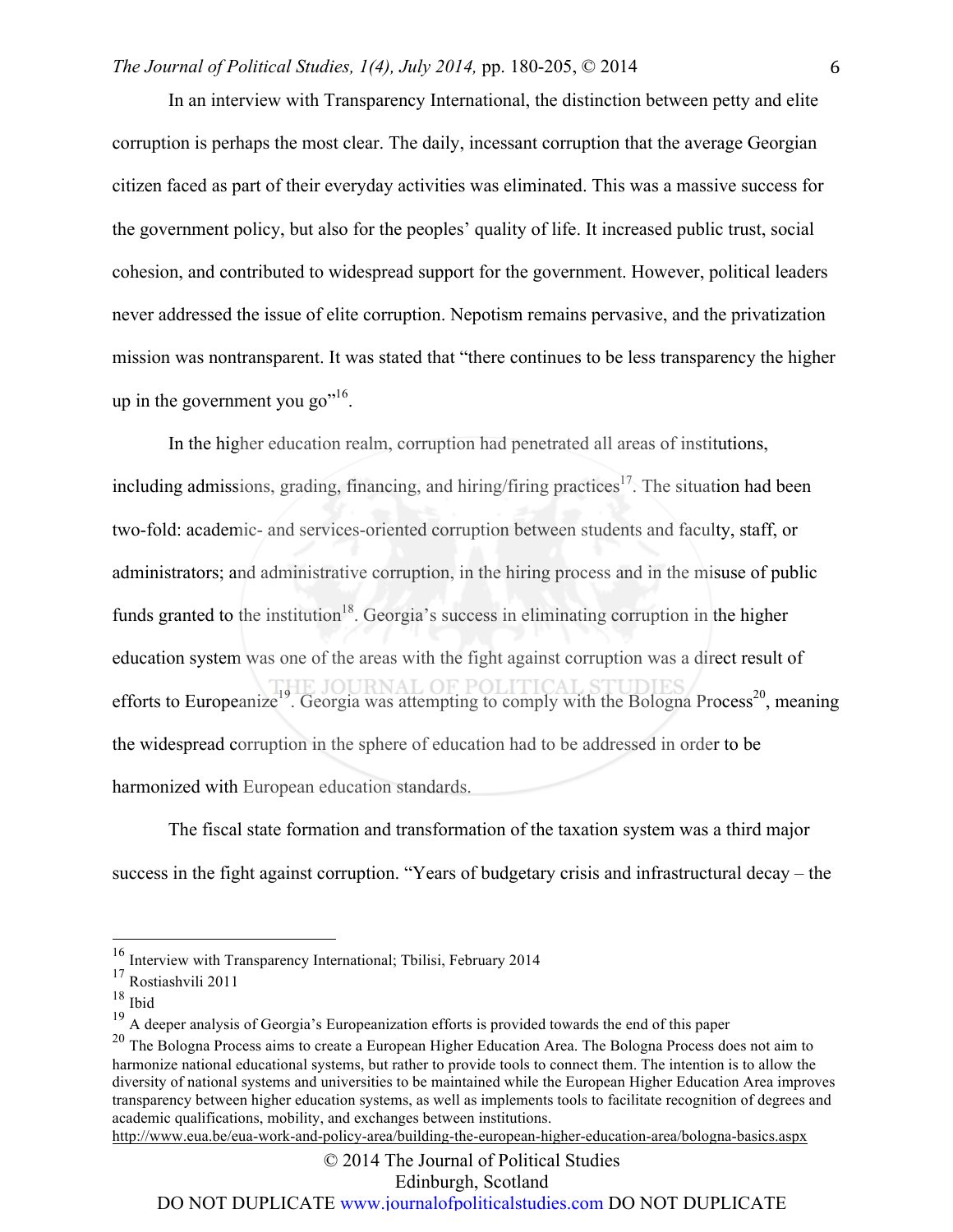### *The Journal of Political Studies, 1(4), July 2014, pp. 180-205,*  $\circ$  *2014* 7

result of post-Soviet economic collapse, and persistent state incapacity to collect tax revenues much in excess of seven percent of GDP<sup>"21</sup> took its toll on the budgetary limitations on the government. The reforms simplified the types of tax, and lowered the burden<sup>22</sup>. From 2004-7, central government tax revenue more than tripled to 23% of GDP; it is worth noting that tax rates did not increase, this rise in tax revenue was purely the result of enforcing tax compliance<sup>23</sup>. By eliminating bribery in tax collection, revenue increased – simply through better management<sup>24</sup>.

With regards to public procurement and competition, the system became totally transparent; however, the government arguably left itself certain loopholes because 30-40% of procurement deals occur outside of the public system<sup>25</sup>. The government has not yet completely eradicated bureaucratic advantage, so this is one area in which more work needs to be done for corruption to be totally eliminated. Laws on competition were revised and promoted a liberal free market approach – according to the rankings of conditions for doing business published by the World Bank, Georgia moved from 112th place to 37th in 2006, and to 12th place in 2010<sup>26</sup>. This is an incredible leap forward for a country that was a failed state 23 years ago.

# **Societal Reforms and Government Initiatives**

A major undercurrent in a number of interviews<sup>27</sup> was that the move towards e-Government and revitalized public sector management has been one of the most significant successes of providing Georgian citizens with more agency and ability to educate themselves on their rights. Rostiashvili contends that "strengthening civil society is identified with ensuring fair and robust political competition, decentralization, transparency, and accountability, as well as

© 2014 The Journal of Political Studies

Edinburgh, Scotland

 <sup>21</sup> Schueth 2012 p.133

<sup>22</sup> Papava 2013

 $23$  Schueth 2012

<sup>&</sup>lt;sup>24</sup> Interview with Transparency International; Tbilisi, February 2014

 $25$  Ibid

<sup>26</sup> Papava 2013, p.56

 $^{27}$  In particular, those with the Public Service Hall, with the Eastern Partnership Civil Society Forum, Transparency International, and the Open Society Georgia Foundation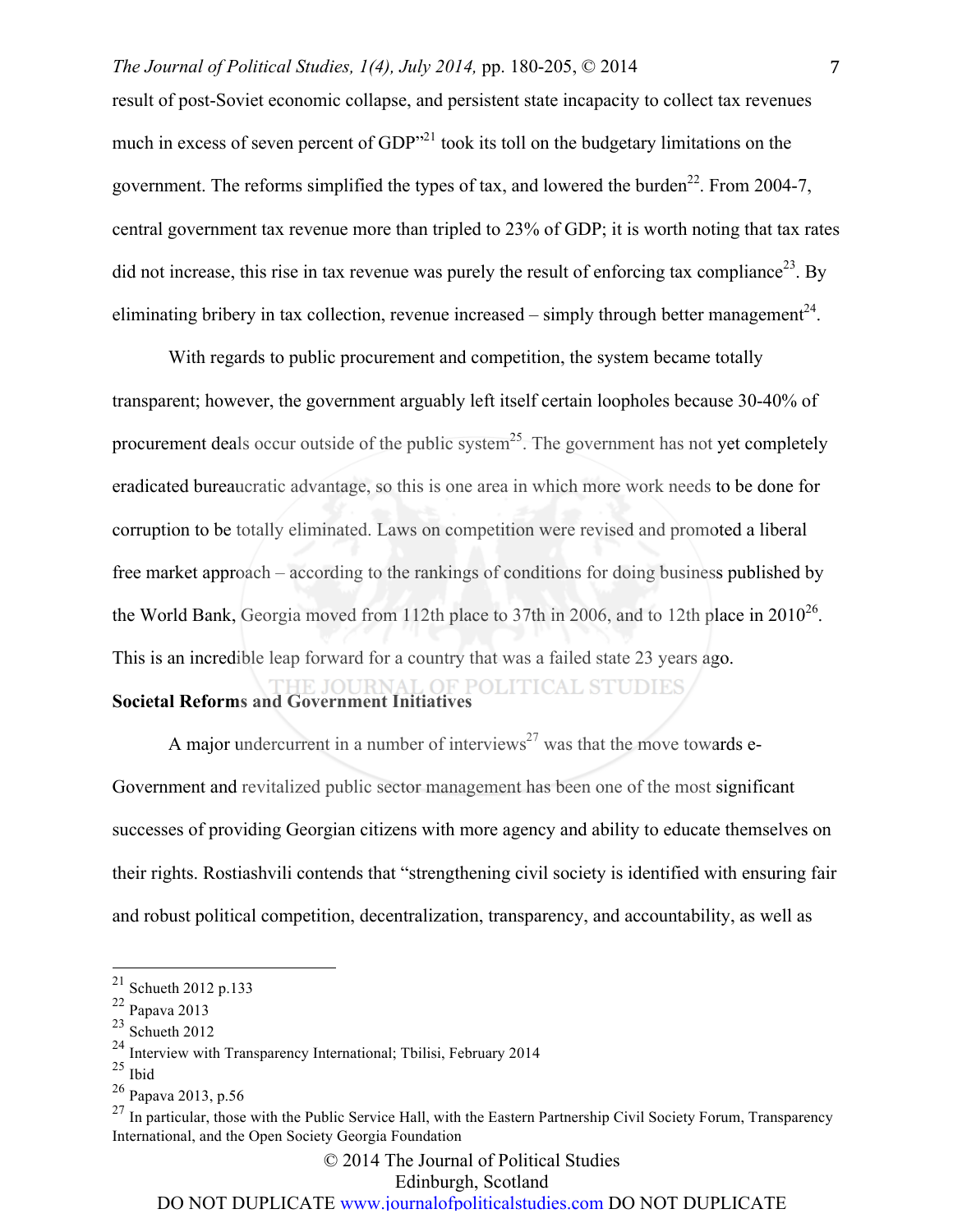freedom of information and the wide use of information and communication technologies<sup>"28</sup>. The Georgian government joined the Open Government Partnership in April  $2012^{29}$ , access-toinformation laws have improved drastically, and public administration is revitalizing  $30,31$ .

The Saakashvili government mandated public officials to undergo serious testing – those who failed the test, were fired. In addition, the salaries of those who passed the test (and retained their jobs) were increased, in order to offset the attraction of bribery<sup>32</sup>.

The Public Service Halls initiative is one of these projects undertaken by the Georgian government to ease the access of public services for its citizens. It is one of five institutions created by the Ministry of Justice in 2011<sup>33</sup>. According to the Eastern Partnership Civil Society Forum, it removes bureaucratic obstacles: it follows an "everything in one space" model, whereby all civic documents can be requested and processed during the individual's visit. In fact, it goes further to provide these documents in a 'drive-thru' format reminiscent of American fastfood restaurants (JustDrive), or in a café format in the main reception area (JustCafé). The patent for this initiative has reportedly been pursued by the Ukrainian<sup>34</sup> and Turkish<sup>35</sup> governments.

The importance of  $21<sup>st</sup>$  century infrastructure-building was a major achievement, according to the Deputy Chief of Internal Audit Service at the Public Service Hall in Tbilisi. Information technology (IT) and data-sharing capabilities have allowed for government services to be streamlined, convenient, and efficient<sup>36</sup>. The Public Service Halls and other initiatives (public or private sector) that promote transparency have adopted best-practices models from

 $34$  Interfax

© 2014 The Journal of Political Studies

Edinburgh, Scotland

 <sup>28</sup> Rostiashvili 2011, p.28

<sup>29</sup> http://www.opengovpartnership.org/countries

<sup>30</sup> Rostiashvili 2011

<sup>&</sup>lt;sup>31</sup> Interview with the Eastern Partnership Civil Society Forum; Tbilisi, February 2014

<sup>32</sup> Interview with Public Service Hall; Tbilisi, February 2014

<sup>&</sup>lt;sup>33</sup> The five institutions are the notary bureau, the civil registry, the public registry, the archives, and the enforcement services

<sup>35</sup> Valenicia International

<sup>36</sup> Interview with Public Service Halls; Tbilisi, February 2014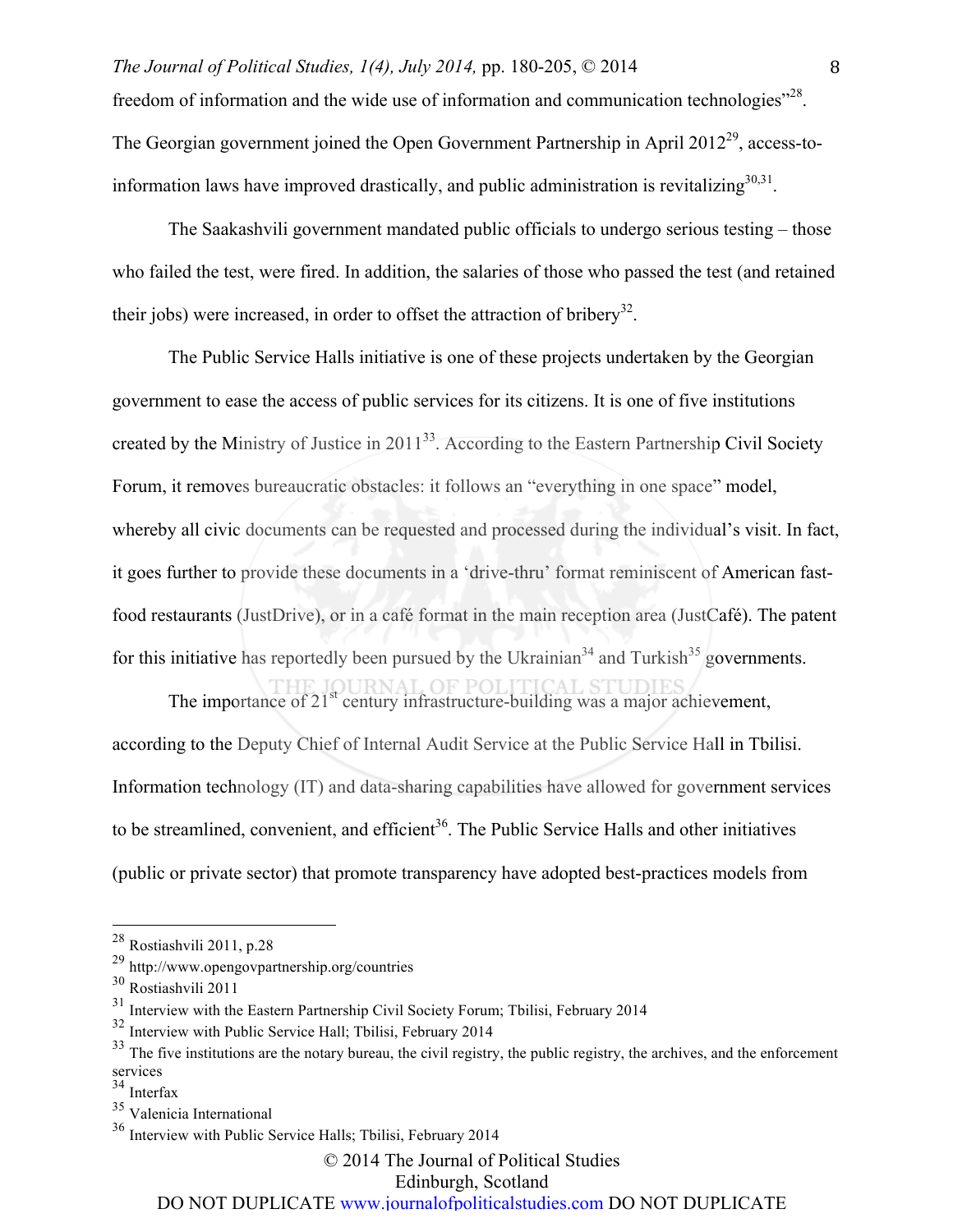European corporations in their treatment of employees. The importance of a legal infrastructure, optimized for ease of use, in order for individuals to understand the law and their rights within it, was also highlighted as an important factor  $37$ .

A representative from Transparency International Georgia, when asked about the Public Service Halls initiative, joined the refrain about the merits of the program. However, he pointed out that it has not assisted in the fight against corruption, given that it was initiated in 2011. Instead, it has assisted in embedding the practice of transparency in how citizens go about accessing public services<sup>38</sup>. Although he characterized it as a publicity stunt by the government, he acknowledged that it contributes a genuine good to the Georgian people, and preserves progress through institutionalization.

### **Role of Civil Society**

Many of the stakeholders interviewed referred to the important role that the media and civil society organizations played during the Rose Revolution and in 2013 at the end of Saakashvili's tenure. Saakashvili's administration was made up of many leaders in Georgian civil society, and thus while he was in power, civil society organizations were somewhat weaker than during his rise and decline<sup>39</sup>.

The general public came to understand the extent of corruption when the Rector of the Tbilisi State University was dismissed, accused of facilitating corruption and siphoning off resources intended for the university. The citizens of Georgia:

"…came to further understand that the country's scarce resources could be allocated to better purposes than on bribery and its resulting contribution to the "second income" of corrupt individuals… the media widely highlighted the case. [The Rector]'s dismissal became a turning point in the fight against corruption, more succinctly delivering the message that times had changed and that under the ongoing reforms, no one would be immune from prosecution for illegal action, corruption, or abuse of power" $40$ 

Edinburgh, Scotland

 <sup>37</sup> Ibid

<sup>38</sup> Interview with Transparency International; Tbilisi, February 2014

<sup>&</sup>lt;sup>39</sup> Interview with the Caucasus Institute for Peace, Democracy and Development; Tbilisi, February 2014

 $40$  Orkodashvili 2010, p.368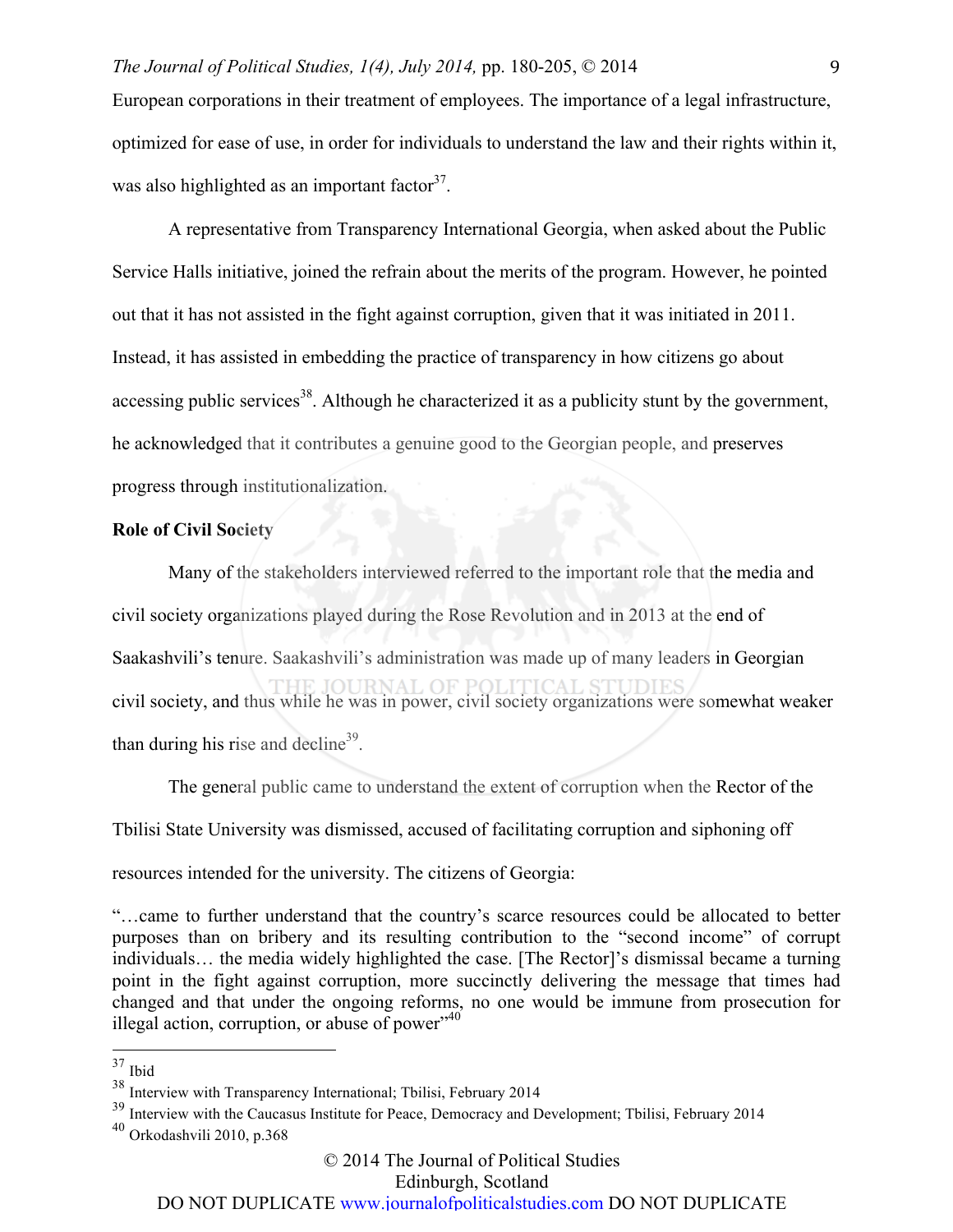This was a powerful sentiment, and constituted one of the major landmarks of the paradigm shift that we see in Georgian society. The civil society emphasis is important when considering why the sentiment and values of the Rose Revolution integrated so well into Georgian society. Jesse Tatum draws attention to the three-layer process of democratization that Georgia experienced<sup>41</sup>:

- 1) The phase of "transition", whereby a new regime replaces the old and seems to build authority and legitimacy
- 2) The "consolidation" phase, where the values and procedures of democracy become sociopolitically embedded and replace the norms of the former regime
- 3) The "transformation" stage, which is the point when the regime is considered to be an established, fully-functioning democracy

Georgia appears to currently be situated somewhere between the second and third stages of this conceptualization.

### **Actors**

The reforms that have taken place since 2003 in Georgia have been outlined in detail – but it has not yet been addressed *why* these reforms took place. There was indeed domestic frustration with Shevardnadze's endemic corruption and cronyism, but there was also a growing inclination to integrate with the West, a more stable social, political, and economic partner than Georgia's neighbours in the South Caucasus. Different stakeholders identified different actors as being the most important, but virtually every single one acknowledged the importance of the European integration effort as an underlying factor.

Although it eventually became problematic itself, the Saakashvili administration is credited for initiating the anti-corruption campaign, and for demonstrating genuine will to address this social, political, and economic issue. The media and civil society then embedded these values, as well as that of public's right to know its government's agenda. The role of the

 <sup>41</sup> Tatum 2009, p.161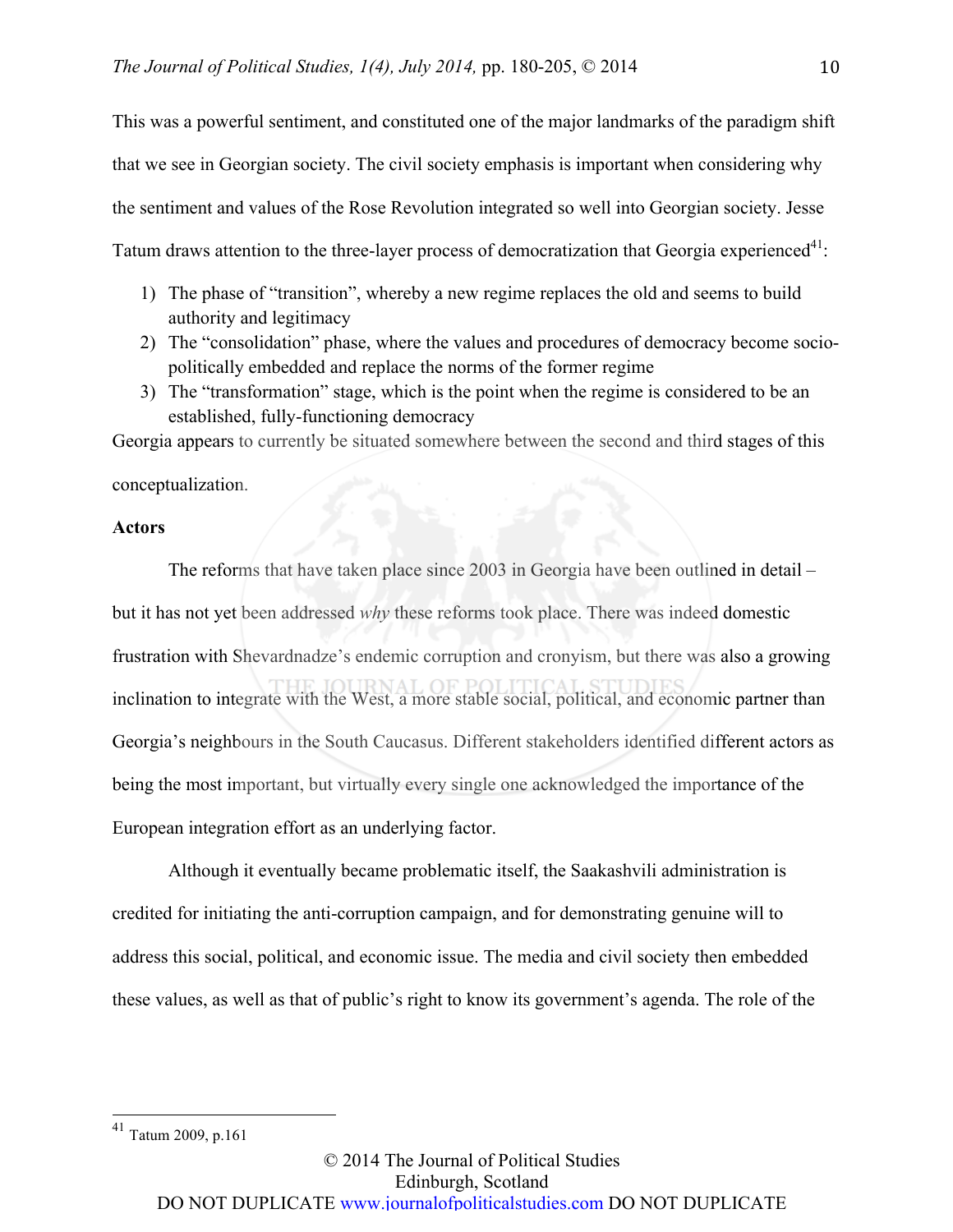*The Journal of Political Studies, 1(4), July 2014, pp. 180-205, © 2014* 11 International Monetary Fund and the World Bank was raised in the literature, given that they provided a significant amount of capital to civil society organizations<sup>42</sup>.

The Europeanization project, however, is the most important factor. Virtually every interview and many of the scholarly works consulted cite the European and Euro-Atlantic project of Georgia as one of the main motivating factors for this fight against corruption and embedding the value of transparency and accountability<sup>43</sup>. The Georgian government became affiliated with the EU when it joined the European Neighbourhood Policy in 2004, but it became a serious delegate in 2012 when it began negotiations for a Deep and Comprehensive Free Trade Agreement<sup>44</sup>.

This is not to say that the reforms only took place due to this 'carrot' of European integration, since widespread corruption did exhibit itself as a considerable 'stick'; however, the European project arguably provided the immediate motivation to tackle the issue<sup>45</sup>. The anticorruption reforms in general facilitated the political integration of Georgia within the European framework, but the higher education reforms in particular allowed Georgian society more freedom to interact with wider European society, given the recognition of Georgian institutions through the Bologna Process<sup>46,47</sup>.

## **Challenges Remaining**

The main issues that remain are the elite corruption and nepotism in the government, increasingly saturated the 'higher' up one looks<sup>48</sup> – Georgia still suffers from a relatively weak Parliament (the concentration of power is in the executive branch), a weak judiciary, and a timid internal auditing office. Civil servants and others at the front-line who interact with the public

© 2014 The Journal of Political Studies

Edinburgh, Scotland

 <sup>42</sup> Papava 2009

<sup>&</sup>lt;sup>43</sup> Interview with Eurasian Partnership Foundation; Tbilisi, February 2014

<sup>44</sup> European External Action Service

<sup>&</sup>lt;sup>45</sup> Interview with the Eurasian Partnership Foundation; Tbilisi, February 2014

<sup>46</sup> Orkodashvili 2010

<sup>47</sup> Rostiashvili 2011

<sup>48</sup> Interview with Transparency International; Tbilisi, February 2014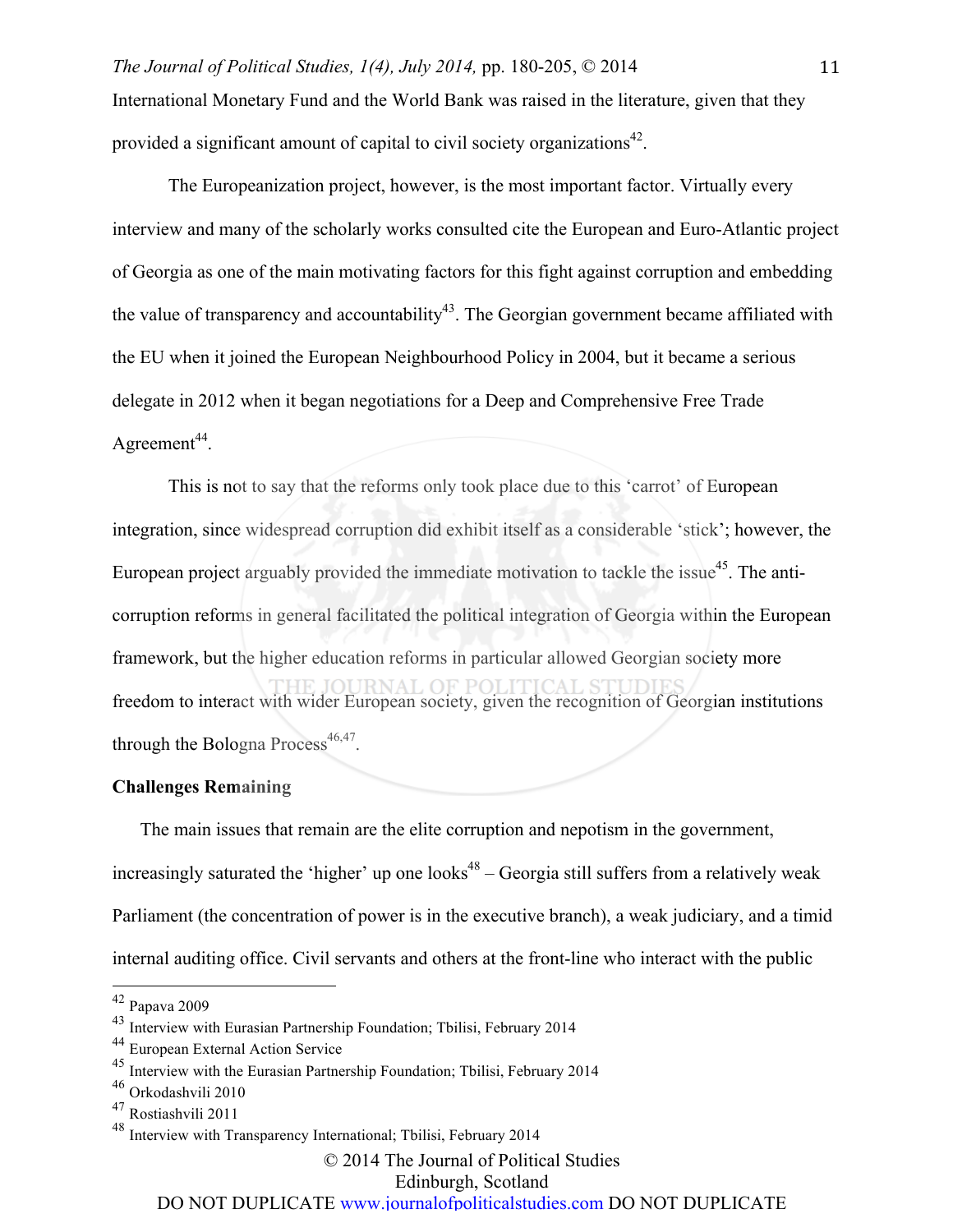Perhaps the greatest challenge that remains for Georgia is addressing and ceasing the practice of creating a legal infrastructure while embedding certain loopholes into it, that can later be used to circumvent the law. The example of public procurements has already been mentioned. Most strikingly, there are laws forbidding corruption in any public office, particularly conflict of interest laws and those regulating the behaviour of public officials in the private sector. However, there is no agency mandated with monitoring or enforcing these laws, so there is no mechanism once the laws have been breached<sup>49</sup>.

The public grew to realize that Saakashvili had reverted to some pre-revolutionary practices. This has been argued to be due to four main reasons: the concentration of power in the executive branch, the practice of nepotism rather than merit-based accumulation of power, a weak and fragmented party system that creates competition so intense that vote-rigging may be tempting, and a lack of respect for constitutional and electoral law<sup>50</sup>. The fragmented party system is not, however, an ideological split. The government and the opposition agree that having a western orientation (away from Russian influence) is a beneficial course of action to pursue. The friction lay on Saakashvili's methods, and his excessive concentration of power. This resulted in a "hegemonic party system of the Soviet past"<sup>51</sup>.

Although the failures of the Rose Revolution are significant, the paradigm shift that occurred in the civil society is entrenched – the successes arguably outweigh the failures.

 <sup>49</sup> Interview with Transparency International; Tbilisi, February 2014

<sup>50</sup> Tatum 2009

 $51$  Tatum 2009, p.166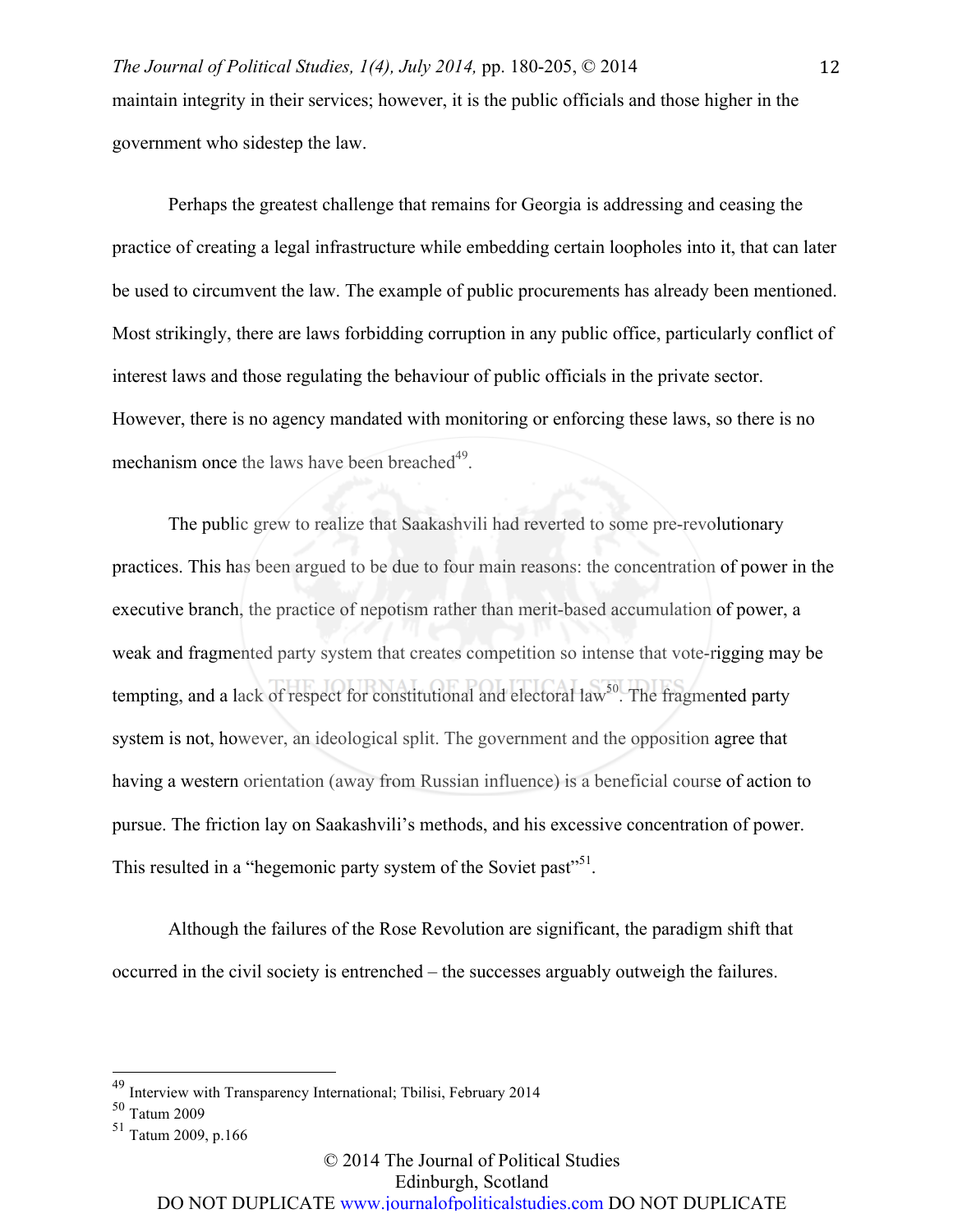# **Future Prospects and Trajectory**

The top-down crackdown on corruption at the lower, petty level was incredibly successful and effective. The change in government in 2013 was peaceful, and the election was uncontested. However, the system-level issues remain, particularly elite corruption and the weak judiciary. If the Parliament is able to exercise oversight of the government, and if the judiciary is strengthened, many stakeholders are optimistic of the further development that Georgia could be able to undergo<sup>52</sup>. A recurring theme in the field research conducted was that although the government's emphasis has been on combating corruption, the best way to ensure that the reforms are upheld are to promote transparency – and importantly, accountability.

Some suggest that Georgia is a beacon in the Caucasus<sup>53</sup>. When Saakashvili became president, there was an "initial honeymoon period… filled with great change and hopes for the future of a country that could, perhaps, prove to be an example for its immediate Caucasian neighbours and for other former Communist republics in Eurasia<sup>554</sup>. Georgia is looking westward in the hopes of achieving what the Baltic states were able to accomplish: economic, political, and social integration with the West. Civil society in Georgia is Westernizing: Georgia has initialed an Association Agreement with the EU (to be signed in late 2014), integrating it even further with Europe – a step which its other European Neighbourhood Policy counterparts failed to take. In terms of Georgia's civil society development, there genuinely seem to be solid reforms in not only state institutions, but also a changing understanding of society for the Georgian people – they have more agency, are more knowledgeable of their rights, and have a

Edinburgh, Scotland

 <sup>52</sup> Interview with Transparency International, Tbilisi, Georgia, February 2014

<sup>53</sup> Interview with Caucasus Institute for Peace, Democracy and Development, Tbilisi, Georgia, February 2014 54 Tatum 2009 p.170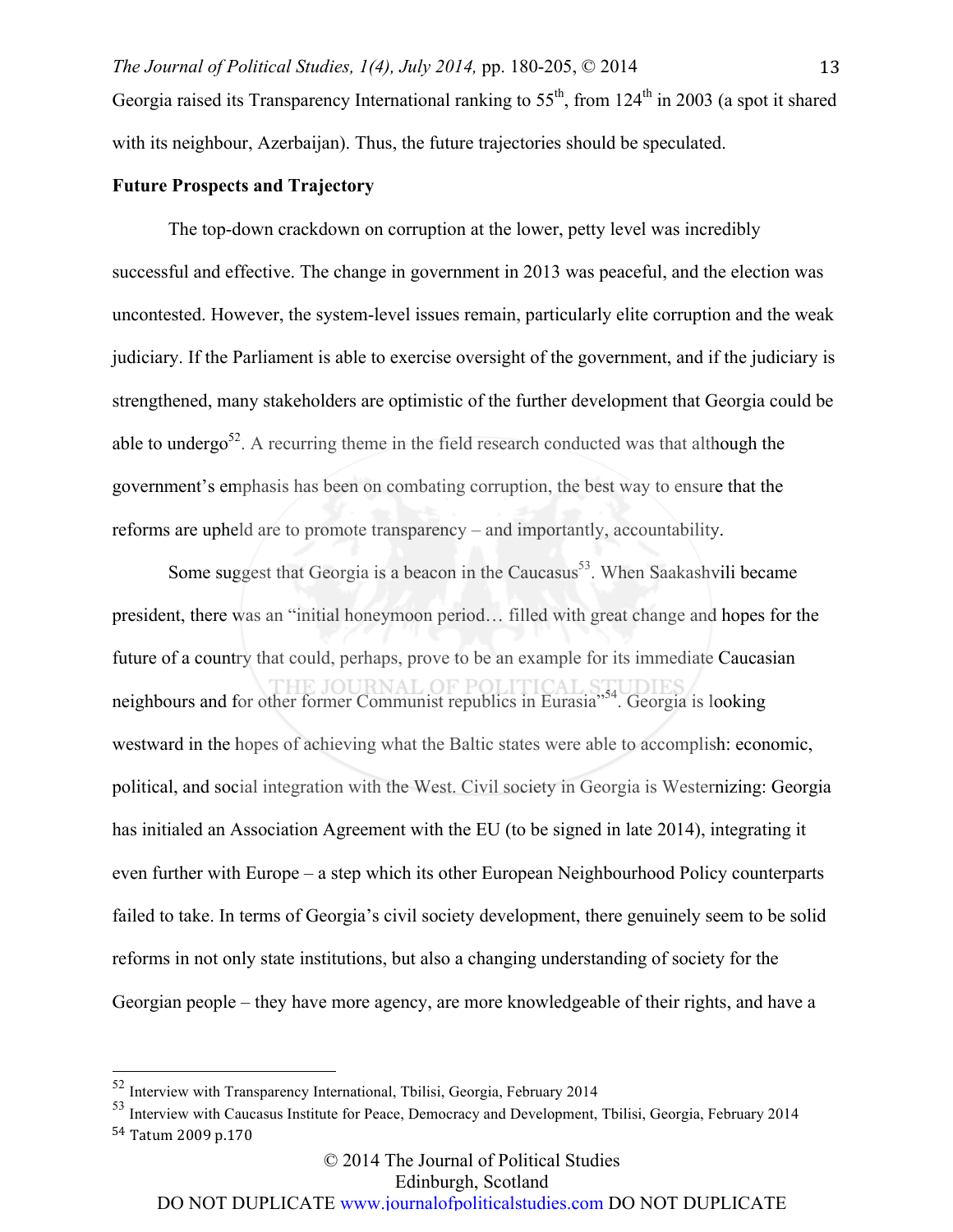Although much of the visible corruption has been eradicated, there remains room for improvement in eliminating the hidden corruption. However, with the solid foundation that was entrenched during the Rose Revolution, and the increase in public trust, Georgia has indeed become a beacon in the South Caucasus and will continue to experience success as the integration with Europe reaches fruition.

### **Bibliography**

- Azfar, Omar, Young Lee, and Anand Swamy. "The Causes and Consequences of Corruption." *Annals of the American Academy of Political and Social Science*573.1 (2001): 42-56.
- De Waal, Thomas. "A Broken Region: The Persistent Failure of Integration Projects in the South Caucasus." *Europe-Asia Studies* 64.9 (2012): 1709-1723.
- "European External Action Service." *European Union*. Web. 28 Feb. 2014. <http://eeas.europa.eu/enp/about-us/index\_en.htm>.ALSTUDIES.
- "Georgia to Sell E-Government Innovation in 2014." *Valencia International*. <http://valenciainternational.com/georgia-sell-egovernment-innovation-2014/>.
- Georgia wants to present house of justice project in Ukraine, says ambassador. (2013, Oct 09). *Interfax: Ukraine General Newswire*. Retrieved from http://search.proquest.com/docview/1440609112?accountid=14771
- Interview with Caucasus Institute for Peace, Democracy and Development, Tbilisi, Georgia, February 2014.
- Interview with Eastern Partnership Civil Society Forum, Tbilisi, Georgia, February 2014.
- Interview with Eurasian Partnership Foundation, Tbilisi, Georgia, February 2014.
- Interview with European Union Special Representative to Georgia, Tbilisi, Georgia, February 2014.
- Interview with Open Society Georgia Foundation, Tbilisi, Georgia, February 2014.

Interview with Public Service Hall, Tbilisi, Georgia, February 2014.

© 2014 The Journal of Political Studies Edinburgh, Scotland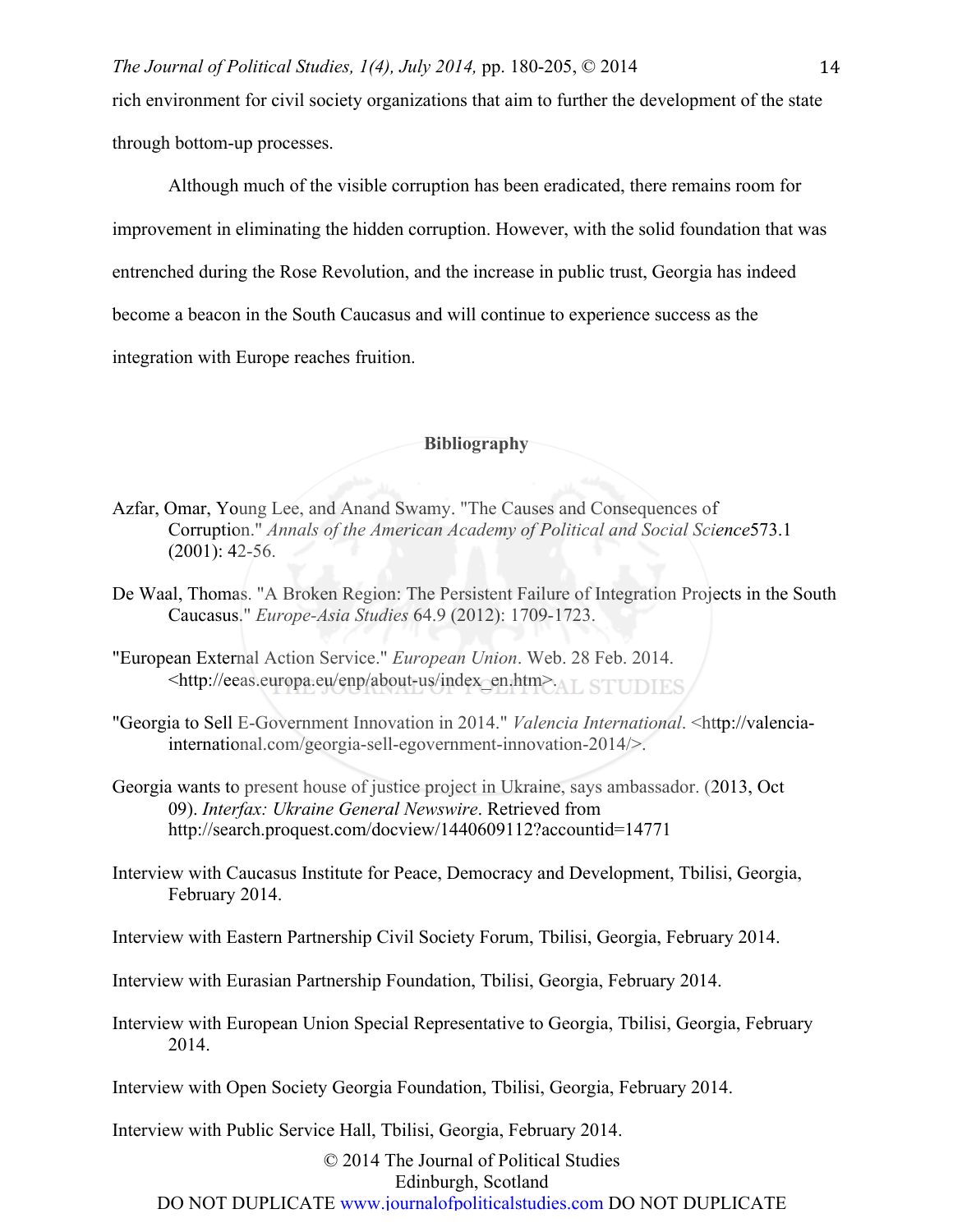Interview with Transparency International, Tbilisi, Georgia, February 2014.

Meyer, Karl E. "Icebergs in the Caucasus." *World Policy Journal* 18.2 (2001): 89-92.

- Miller, Eric A. "Smelling the Roses: Eduard Shevardnadze's End and Georgia's Future."*Problems of Post-Communism* 51.2 (2004): 12-21.
- "Open Government Partnership Georgia." *Open Government Partnership*. Web. 26 Feb. 2014. <http://www.opengovpartnership.org/country/georgia>.
- Orkodashvili, Mariam. "Higher Education Reforms in the Fight Against Corruption in Georgia." *Demokratizatsiya* 18.4 (2010): 357-74.
- Papava, Vladimer. "Georgia's Macroeconomic Situation Before and After the Rose Revolution." *Problems of Economic Transition* 48.4 (2005): 8-17.
- Papava, Vladimer. "The "Rosy" Mistakes of the IMF and World Bank in Georgia." *Problems of Economic Transition* 52.7 (2009): 44-55.
- Papava, Vladimer. "Economic Achievements of Postrevolutionary Georgia." *Problems of Economic Transition* 56.2 (2013): 51-65.
- Rostiashvili, Ketevan. "Higher Education in Transition." *European Education* 43.4 (2011): 26- 44.
- Schueth, Samuel. "Apparatus of Capture: Fiscal State Formation in the Republic of Georgia." *Political Geography* 31.3 (2012): 133-43.
- Tatum, Jesse David. "Democratic Transition in Georgia: Post-Rose Revolution Internal Pressures on Leadership." *Caucasian Review of International Affairs* 3.2 (2009): 156-71.
- "Work and Policy Areas." *The Bologna Process*. Web. 28 Feb. 2014. <http://www.eua.be/euawork-and-policy-area/building-the-european-higher-education-area/bolognabasics.aspx>.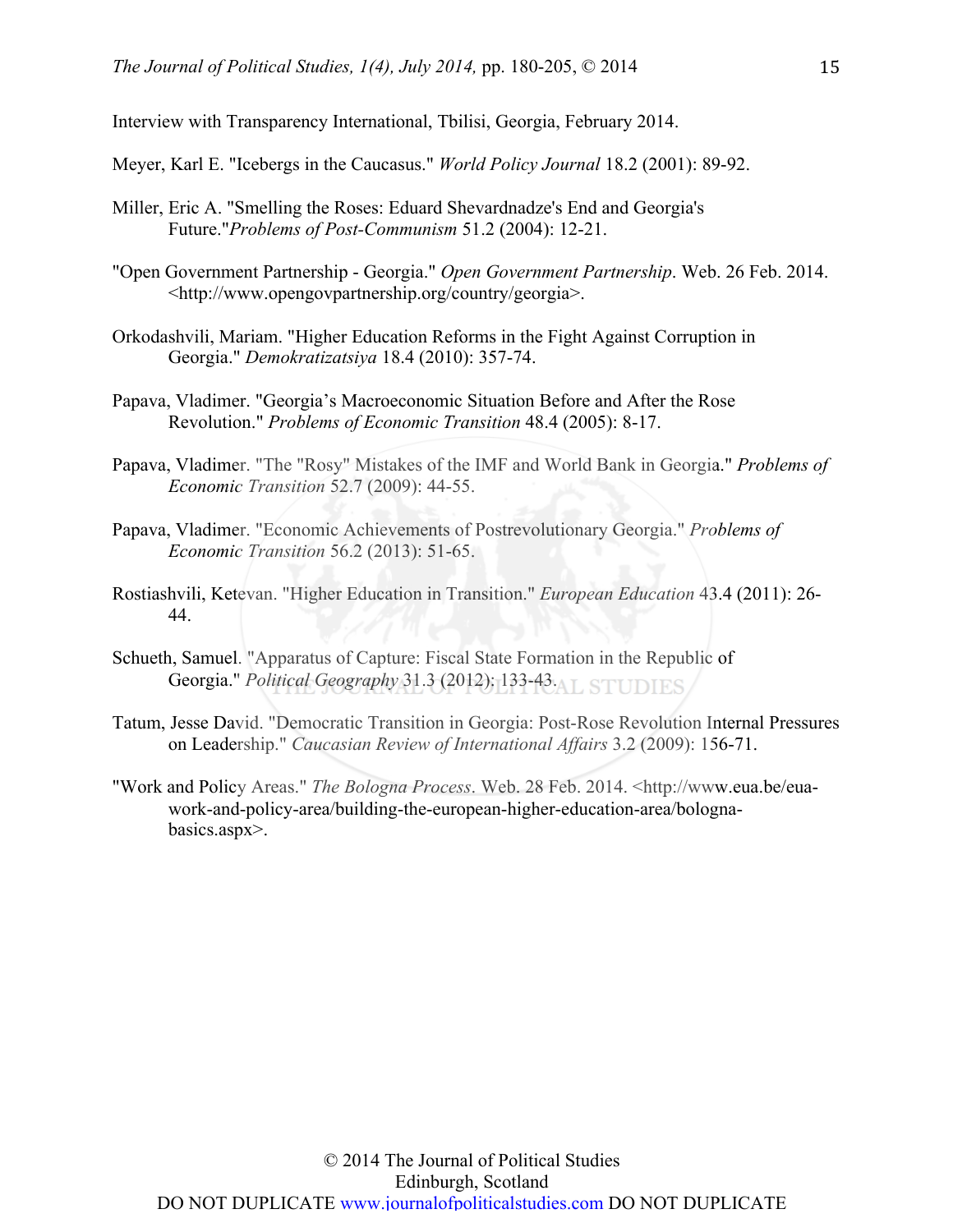# **Book review:** *Politics of Eugenics: Productionism, Population, and National Welfare***, by Alberto Spektorowski and Liza Ireni-Saban1**

### By John Glad

<u> 1989 - Johann Stein, fransk politik (d. 1989)</u>

In more ways than one their book is a remarkable, bellwether text to have come to us from Israeli scholars. (Spektorowski is a Senior Lecturer in Political Science at Tel Aviv University, and Saban is an Assistant Professor in the Lauder School of Government, Diplomacy and Strategy in Herzliya.) It is devoted largely to the biological interface of political science and economics. Although eugenics has been much discussed by political scientists, it has been largely avoided for over three decades by mainstream economists (except occasionally under the code phrase 'human capital"), who studiously pretend not to notice the enormous, undeniable role played in economic processes by genetic diversity, or, for that matter, to speculate as to their past and/or future consequences for economic development.

If the Nineteenth Century posed the nurture-or-nature question, the Twentieth Century attempted to simultaneously preach the gospel of the former (Marx, Freud, Skinner) and that of THE JOURNAL OF POLITICAL STUDIE the latter (Darwin, Spencer, Galton). The result has been an inherently self-contradictory social narrative. Plato, Thomas Hobbes, and Jacques Ellul, among others, were right: the human mind seems infinitely capable of simultaneously clinging to beliefs that are mutually exclusive, i.e. impossible to reconcile. Modern day Karl Roves have overthrown Rousseau.

While such so-called 'hard sciences' as mathematics and physics are free to follow where the evidence leads and encourage broad conceptualizations, this freedom has been lost in the social sciences – particularly when the topic is inter-group variance among humans. Thus, when

© 2014 The Journal of Political Studies Edinburgh, Scotland

 $1$  2013, Routledge, London and New York, 228 pages, ISBN: 978-0-415-81431—7 (hbk); ISBN: 978-0-203-74023-1 (ebk)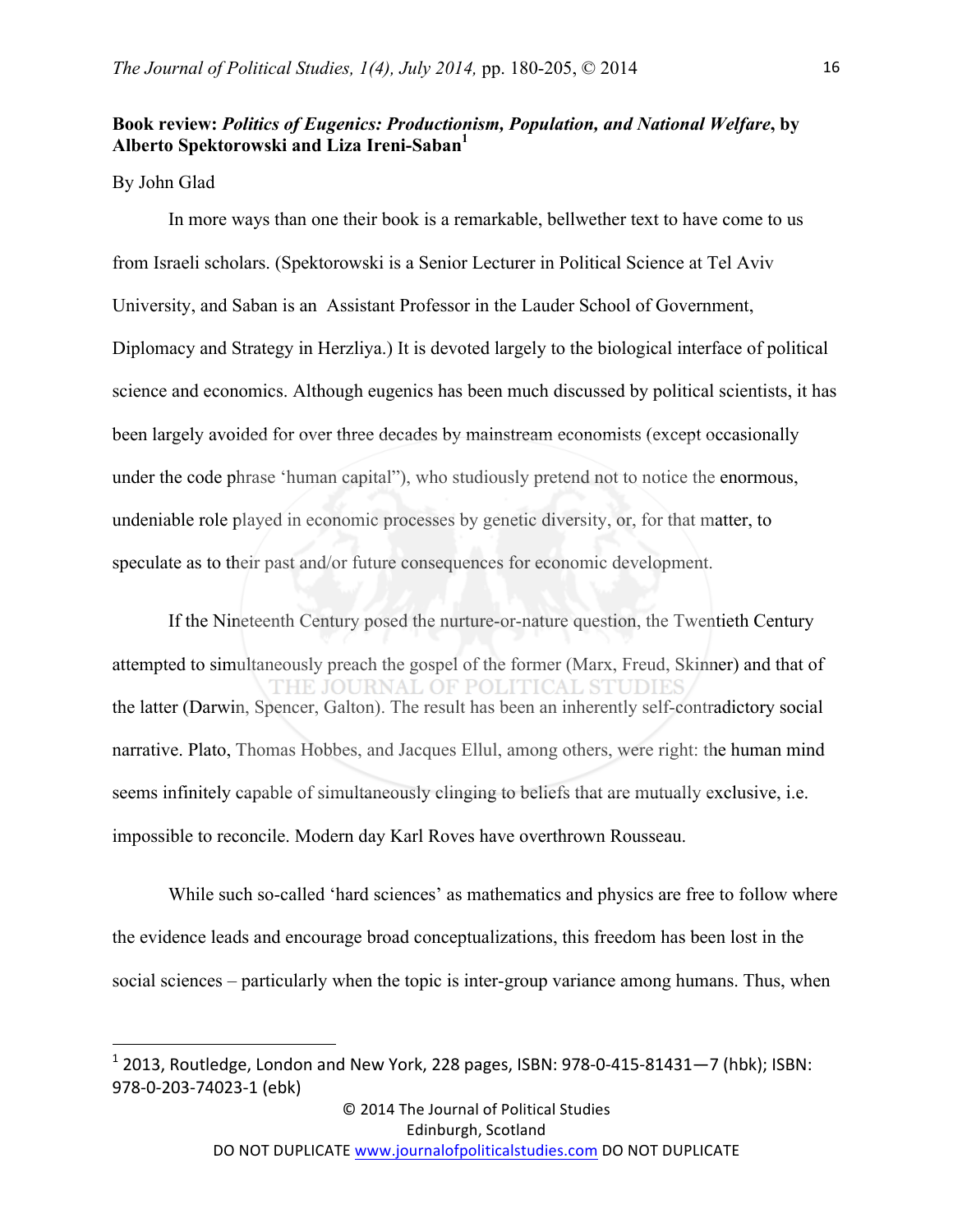the entomologist Edward O. Wilson of Harvard University began writing about ants, it did not take his colleagues long to realize that the implications of his 'Social Biology' were in direct confrontation with that age's stress on egalitarian ideology. Having witnessed up close the route of the eugenics movement in the last quarter of the twentieth century, the Twenty-First Century has learned its lesson, making specific, narrowly technical studies the order of the day, and leaving questions of underlying generalization to lurk in the background.

Not last on the list of ideology-forming events was the distorted mirror held up to the eugenics movement by the Holocaust memorial movement. Totally disregarding the prominent role played by Jews in the eugenics movement long after the end of World War II, the media pounced upon biological determinism as an 'anti-Semitic' ideology of genocide.

Spektorowski and Saban see a 'historical continuity' between the 'old eugenics' and current reproductive and family planning subsidies and immigration policies, implying (actually, more than simply implying) that the distinction between 'mainline' and 'reformist' eugenics is IE JOURNAL OF POLITICAL STUDIE specious. In other words, eugenics not only has not died away, it has now come out of concealment under the guise of family planning subsidies and selective immigration policies. They distinguish three basic types of 'welfare regimes': Liberal (America), Conservative (Germany, France, Israel, the Netherlands), and Social Democratic (Finland). America comes off as 'liberal' and Germany-France-Netherlands as 'conservative' in that America expects no eugenic *quid pro quo* in exchange for the welfare dole and has only recently introduced eugenic immigration policies hardly compatible with Emma Lazarus's words on the Statue of Liberty: "Give me your tired, your poor, Your huddled masses yearning to breathe free, The wretched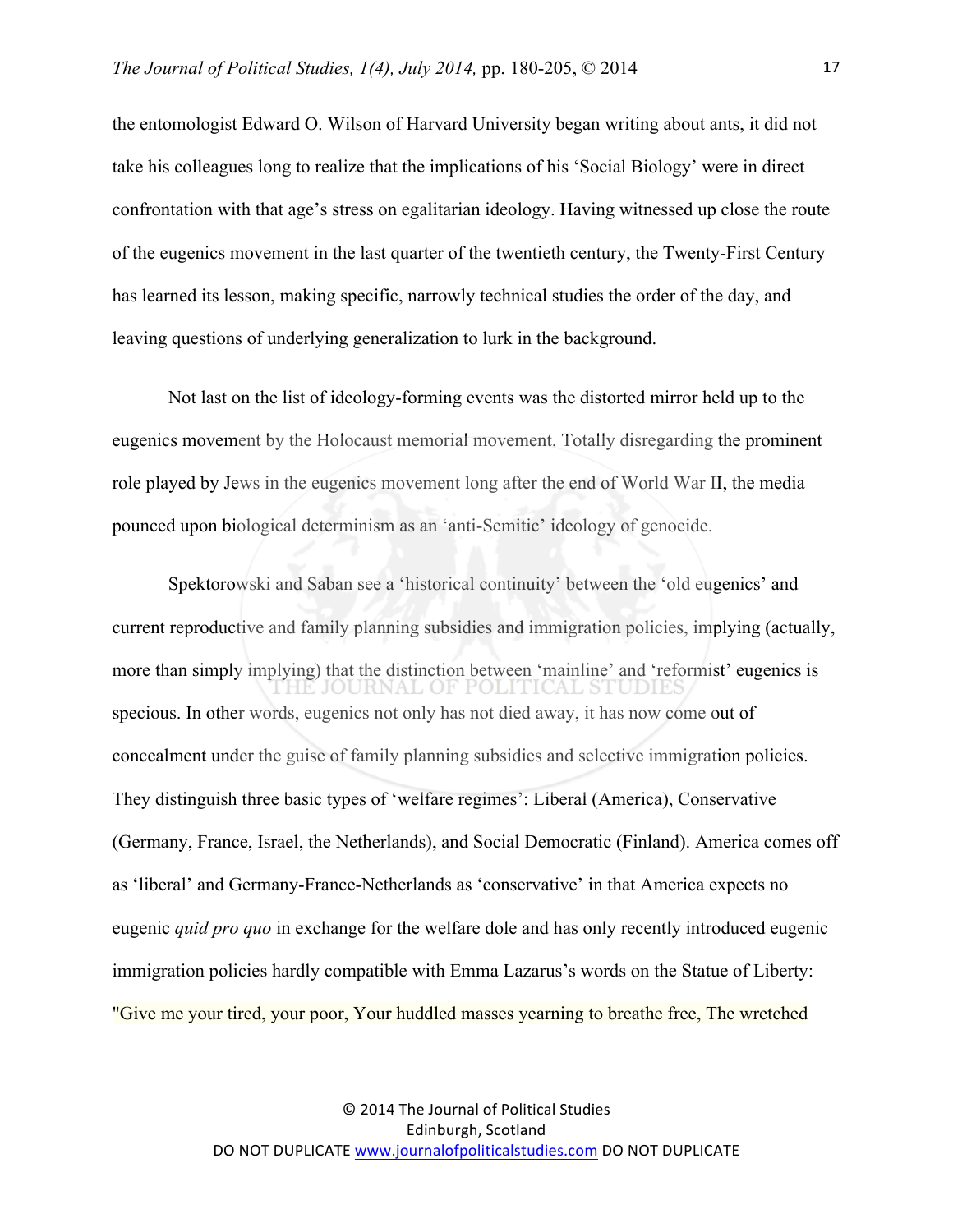refuse of your teeming shore." By contrast, 'conservative' states have become far more hardnosed regarding immigrants and refugees.

If America became an integrationist, 'inclusionary' state after the overthrow, in the mid-1960s, of the eugenic legislation originally passed in the 1920s, Europeans and Israelis still cling to ethno-exclusionary visions and perceive themselves as 'nations' reluctant to participate in the global melting pot , even as they are compelled by below-replacement birth rates to import foreign labor.

On the political level Spektorowski and Saban maintain that the very idea of protecting a national culture, let alone a national stock, is problematic in democratic societies. And they go on to quote the ex-Zionist Tony Judt, who maintained that nationalism is passé in times of growing migrations.

Spektorowski and Saban point out two quite different motivations for the broad base of support still quietly enjoyed by eugenics: 'productivism' and national identity. Modern states tend to give precedence to the former, while Hitler stressed the latter. Social Democrats in Sweden and Denmark, and Laborists in Israel and Finland believed that a welfare society was sustainable only by increasing the number of productive individuals while reducing the number of people with limited work capacity. On the whole, the concepts of race and 'productivism' are presented in this book as working partly in opposition to each other, and partly in tandem. The authors derive the theoretical basis of their view of biopolitics from the French social theorist Michel Foucault's concept of biopolitics. *Politics of Eugenics* presents an underlying eugenic strategy reemerging in 'liberal,' 'democratic' states seeking to preserve their ethnic identities while remaining competitive in the globalized economy: "What began as racial eugenics and

> © 2014 The Journal of Political Studies Edinburgh, Scotland DO NOT DUPLICATE www.journalofpoliticalstudies.com DO NOT DUPLICATE